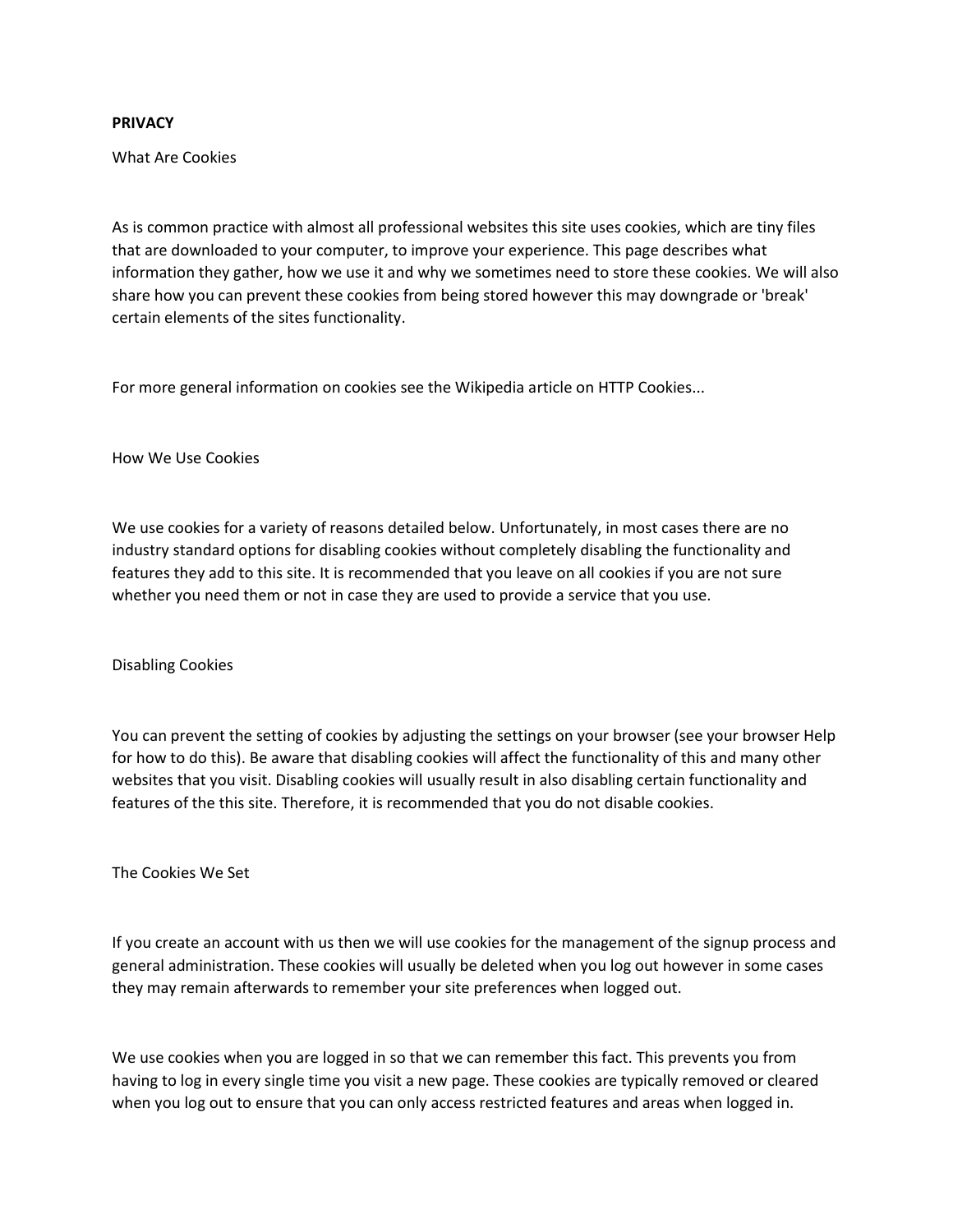When you submit data to through a form such as those found on contact pages or comment forms cookies may be set to remember your user details for future correspondence.

In order to provide you with a great experience on this site we provide the functionality to set your preferences for how this site runs when you use it. In order to remember your preferences we need to set cookies so that this information can be called whenever you interact with a page is affected by your preferences.

Third Party Cookies

In some special cases we also use cookies provided by trusted third parties. The following section details which third party cookies you might encounter through this site.

This site uses Google Analytics which is one of the most widespread and trusted analytics solution on the web for helping us to understand how you use the site and ways that we can improve your experience. These cookies may track things such as how long you spend on the site and the pages that you visit so we can continue to produce engaging content.

For more information on Google Analytics cookies, see the official Google Analytics page.

From time to time we test new features and make subtle changes to the way that the site is delivered. When we are still testing new features these cookies may be used to ensure that you receive a consistent experience whilst on the site whilst ensuring we understand which optimisations our users appreciate the most.

More Information

Hopefully that has clarified things for you and as was previously mentioned if there is something that you aren't sure whether you need or not it's usually safer to leave cookies enabled in case it does